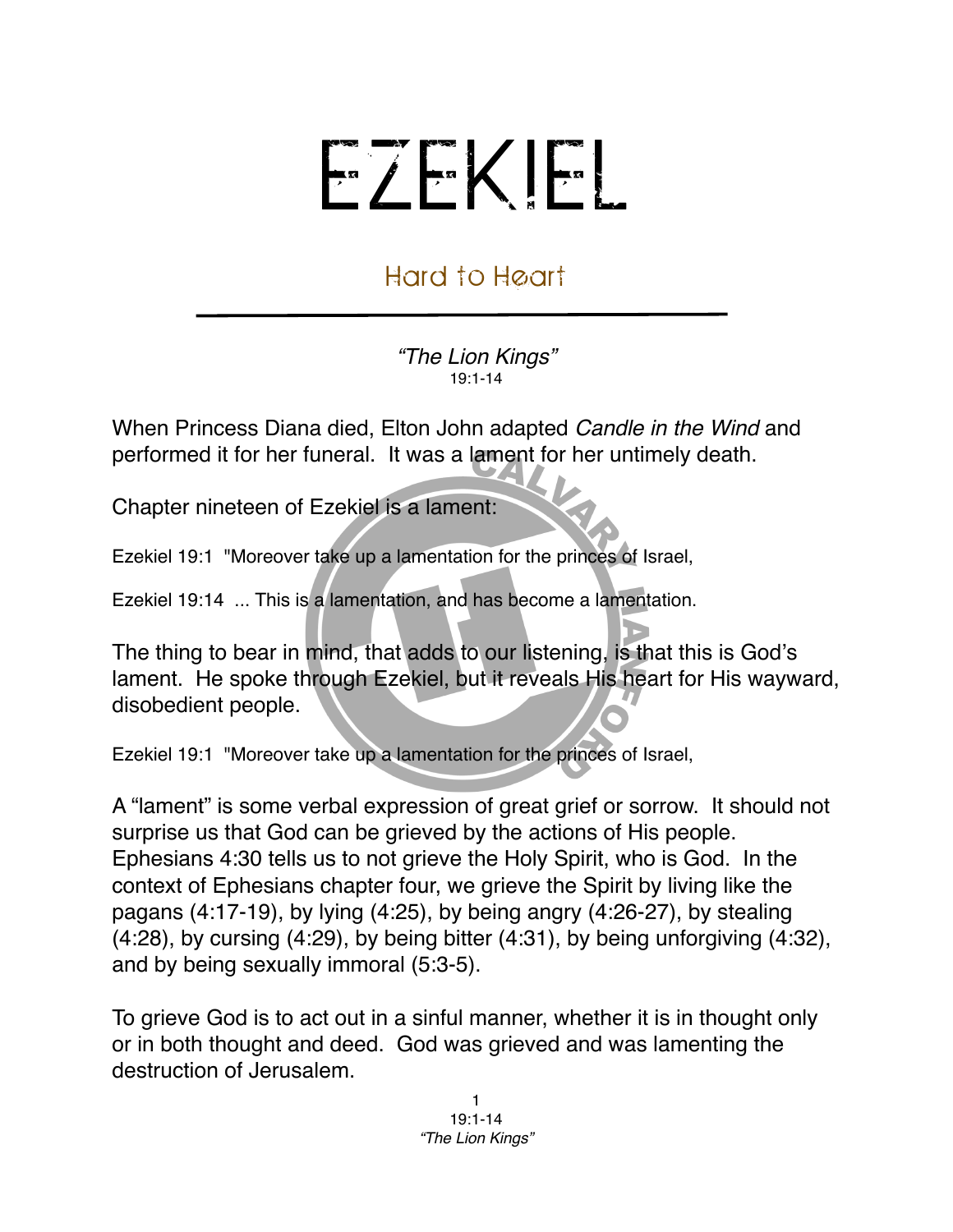It's predictive of Jesus' lament over Jerusalem in the New Testament:

Matthew 23:37 "O Jerusalem, Jerusalem, the one who kills the prophets and stones those who are sent to her! How often I wanted to gather your children together, as a hen gathers her chicks under her wings, but you were not willing!

Matthew 23:38 See! Your house is left to you desolate;

Matthew 23:39 for I say to you, you shall see Me no more till you say, 'BLESSED is HE WHO COMES IN THE NAME OF THE LORD!' "

I think it's important we understand that God laments. Sin is always awful, but I think sometimes we picture God as dispassionate in relation to sin. We might see Him as a judge in a courtroom who is supposed to keep himself under control, showing little or no emotion as he goes through the motions of meting out justice.

If I understand that my sin will grieve my Lord I may think more carefully about committing it. If I love Him, I will not want to grieve Him.

Laments often employ analogies - like a person's life being a candle in the wind. One thing I've been trying to do at funerals I officiate is to use the deceased's occupation as some sort of an analogy. It helps to communicate the Gospel with those who've gathered.

For example: Years ago we buried a dear sister who died young from cancer. She had been employed in a position with the County where she qualified applicants for certain benefits that were available. I spoke about what ʻqualifies' or ʻdisqualifies' a person from the benefits of eternal life. It was something her co-workers could immediately relate to.

Someone in our fellowship told me about a funeral for a friend. The deceased was an auto-detailer. The pastor spoke about how he would meticulously rub-out the stains in the fabric of vehicles until they were gone. He applied it to Jesus rubbing-out the stain of human sin by shedding His blood on the Cross.

Analogies, figures, metaphors, examples - they can be very effective at sharing the Good News.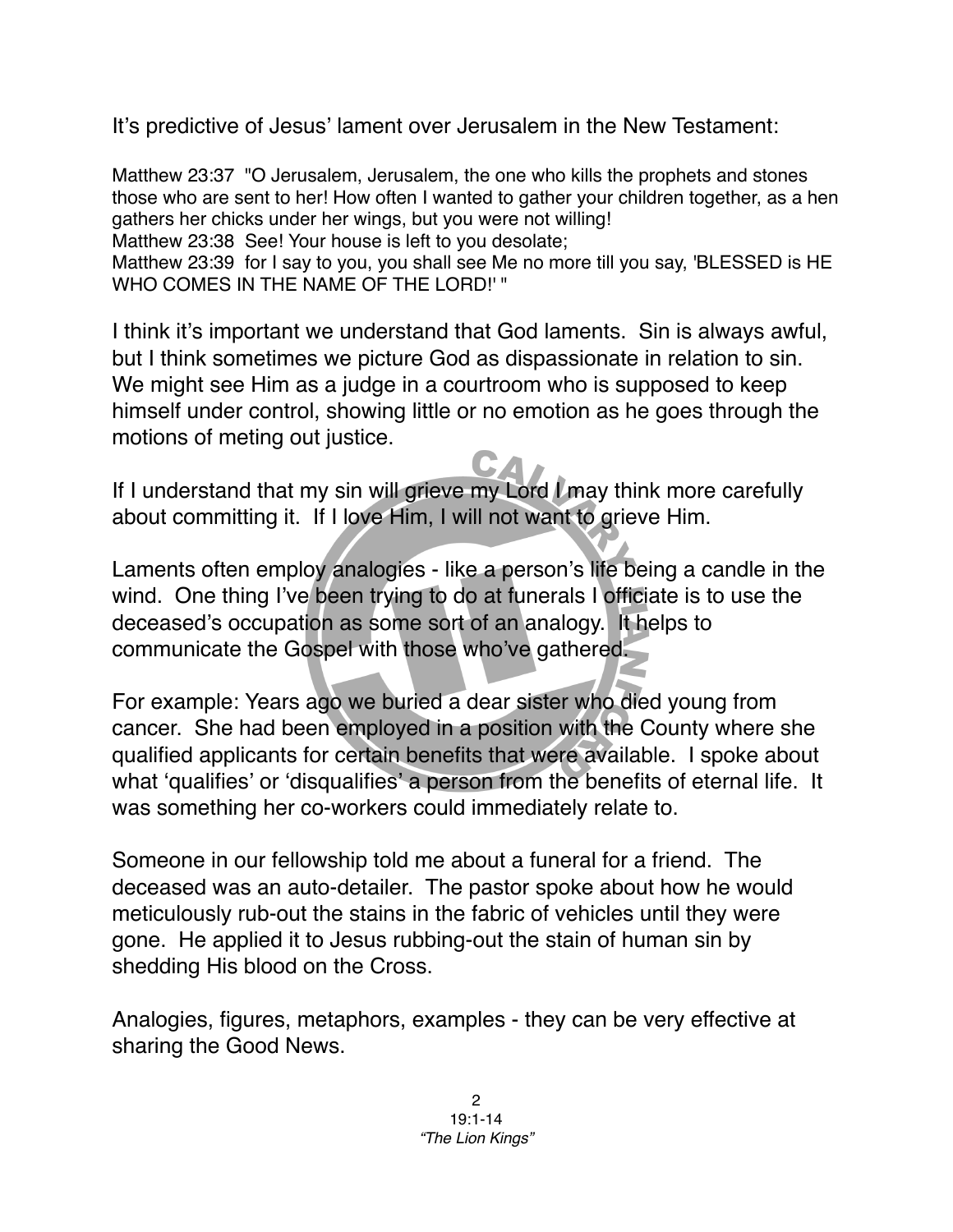The lament in our text is given to Ezekiel in two figures. The first is that of a lioness and her cubs; the second, a vine and its rods.

Let's read about the lioness in verses two through nine.

Ezekiel 19:2 and say: 'What is your mother? A lioness: She lay down among the lions; Among the young lions she nourished her cubs.

Ezekiel 19:3 She brought up one of her cubs, And he became a young lion; He learned to catch prey, And he devoured men.

Ezekiel 19:4 The nations also heard of him; He was trapped in their pit, And they brought him with chains to the land of Egypt.

Ezekiel 19:5 'When she saw that she waited, that her hope was lost, She took another of her cubs and made him a young lion.

Ezekiel 19:6 He roved among the lions, And became a young lion; He learned to catch prey; He devoured men.

Ezekiel 19:7 He knew their desolate places, And laid waste their cities; The land with its fullness was desolated By the noise of his roaring.

Ezekiel 19:8 Then the nations set against him from the provinces on every side, And spread their net over him; He was trapped in their pit.

Ezekiel 19:9 They put him in a cage with chains, And brought him to the king of Babylon; They brought him in nets, That his voice should no longer be heard on the mountains of Israel.

The "lioness" represents the tribe of Judah. Her "cubs" would therefore be the kings of Judah. Since we know the immediate history of Israel at the time Ezekiel was writing, we can identify the two "cubs" who became "young lions" in this analogy.

The first was Jehoahaz (also called Shallum or Jeconiah). [Josiah's](http://www.christiananswers.net/dictionary/josiah.html) third son, he succeeded his father on the throne and reigned over Judah for three months. He fell into the [idolatrous](http://www.christiananswers.net/dictionary/idolatry.html) ways of his predecessors, was deposed by Pharaoh Necho from the throne, and carried away prisoner into Egypt, where he died in captivity.

After Jehoahaz the next "cub" referenced seems to be Jehoiachin (also called Coniah). He was carried captive to [Babylon](http://christiananswers.net/dictionary/babylon.html) by [Nebuchadnezzar](http://christiananswers.net/dictionary/nebuchadnezzar.html), along with the flower of the nobility, all the leading men in [Jerusalem,](http://christiananswers.net/dictionary/jerusalem.html) and a great body of the general population, some thirteen thousand in all. He remained a prisoner for thirty-seven years, after which he was released.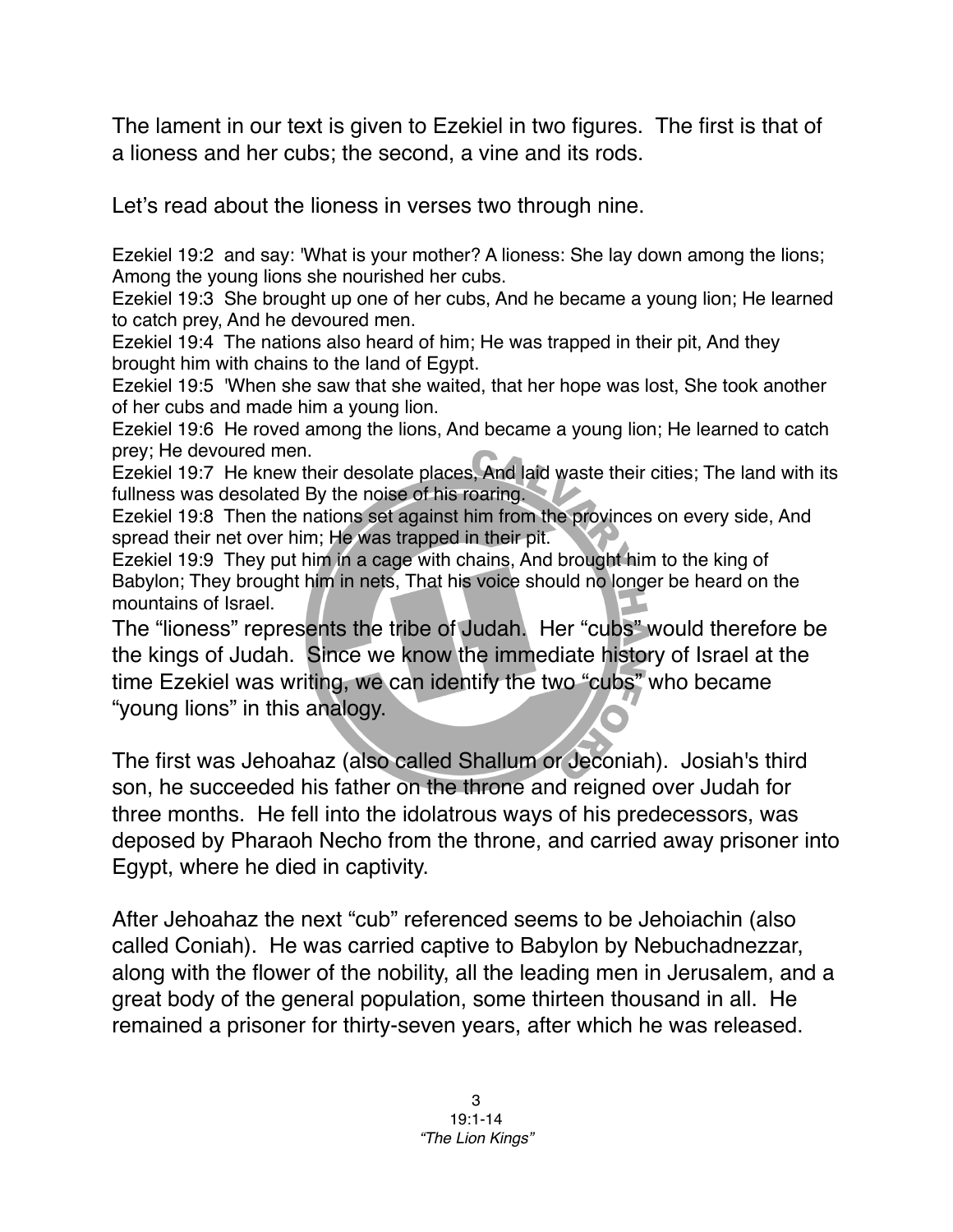An interesting historical note: Deposed kings were often caged, chained in the cage, and left on display for some time. They were literally treated as if they were wild beasts.

Here were the kings of Judah. God intended them to rule in majesty, as lions among men. Instead they acted more like jackals. So the Lord dealt with them on a very visceral level, treating them like the beasts they had become.

Jehoiachin was the last king of Judah. From that time til the coming of Jesus the Jews had no monarch. Then they rejected the Lord at His first coming. For more than twenty-five hundred years Israel's throne has been vacant, awaiting the second coming of the Son of David, the Lion of the tribe of Judah.

Some suggest that the outward failure of the succession of kings contradicts the promise of Genesis 49:10, which says, "The scepter shall not depart from Judah, nor a lawgiver, until Shiloh come; and unto Him shall the gathering of the people be."

The solution seems to be that the promise in Genesis is not of an unbroken succession of kings seated on a throne in Jerusalem but a promise that the true King will be from the tribe of Judah. The Hebrew word *shiloh* can be rendered, "whose it is," meaning the scepter would not depart from the line of Judah, "whose it is."

The second lament uses a second analogy.

Ezekiel 19:10 'Your mother was like a vine in your bloodline, Planted by the waters, Fruitful and full of branches Because of many waters.

Ezekiel 19:11 She had strong branches for scepters of rulers. She towered in stature above the thick branches, And was seen in her height amid the dense foliage.

Ezekiel 19:12 But she was plucked up in fury, She was cast down to the ground, And the east wind dried her fruit. Her strong branches were broken and withered; The fire consumed them.

Ezekiel 19:13 And now she is planted in the wilderness, In a dry and thirsty land.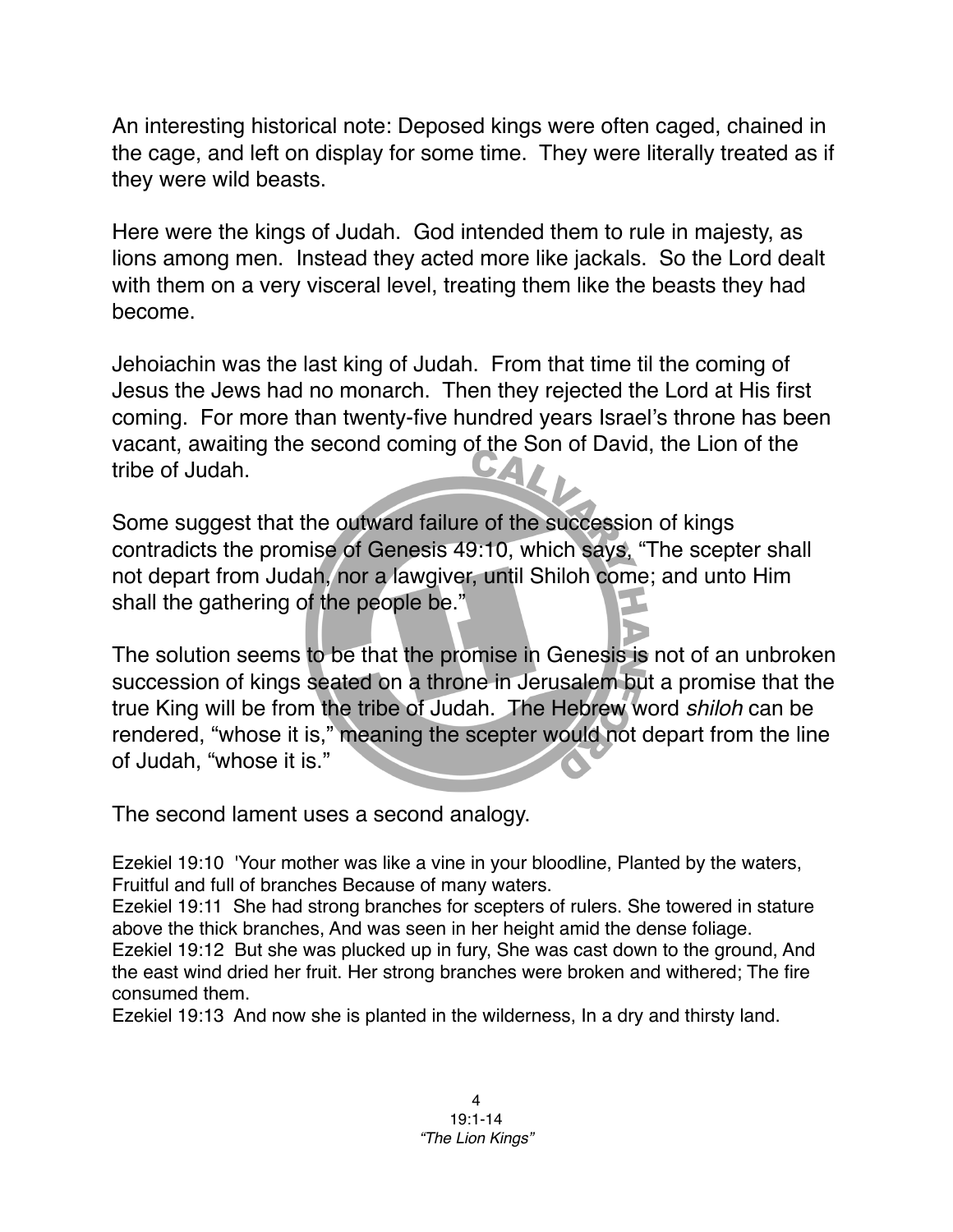Ezekiel 19:14 Fire has come out from a rod of her branches And devoured her fruit, So that she has no strong branch - a scepter for ruling.' " This is a lamentation, and has become a lamentation.

The nation is pictured as a "vine" producing a "bloodline" of fruitful "branches for scepters of rulers." Certainly David and Solomon come to mind - the kings who brought Israel to her greatest fruitfulness.

But after the death of Solomon, the kingdom split in two and God had now "planted" them in the "wilderness" of Babylon.

Israel had everything she needed to prosper. Speaking of the privileged position of the Jews, the apostle Paul said (in Romans 9) "to whom pertain the adoption, the glory, the covenants, the giving of the law, the service of God, and the promises, of whom are the fathers and from whom, according to the flesh, Christ came..."

It was an amazing foundation upon which to build a walk with the Lord. Instead, the people, and here especially the kings, grieved the Lord.

I'm reminded that, in the New Testament, Christians are promised all spiritual blessings in heavenly places. We are told we have all we need for life and godliness. The Holy Spirit insists that all of our enemies been defeated at the Cross of Jesus Christ.

- Sin was defeated at the Cross when Jesus said, "It is finished!" He paid a debt He did not owe because you and I owed a debt we could not pay.
- Hell was defeated at the Cross. Afterward, when Jesus descended into the lower parts of the earth to lead the souls in Hades home to Heaven. We are saved from Hell for Heaven for eternity.
- Death is defeated in that to be absent from the body is to be immediately present with the Lord. If the worst thing that can happen to me is that I die, I am in a quandary because death is preferable to life. Nevertheless, my life belongs to the Lord so I wait upon Him to take me home.

These laments... It was as if a funeral was taking place. Was there no hope?